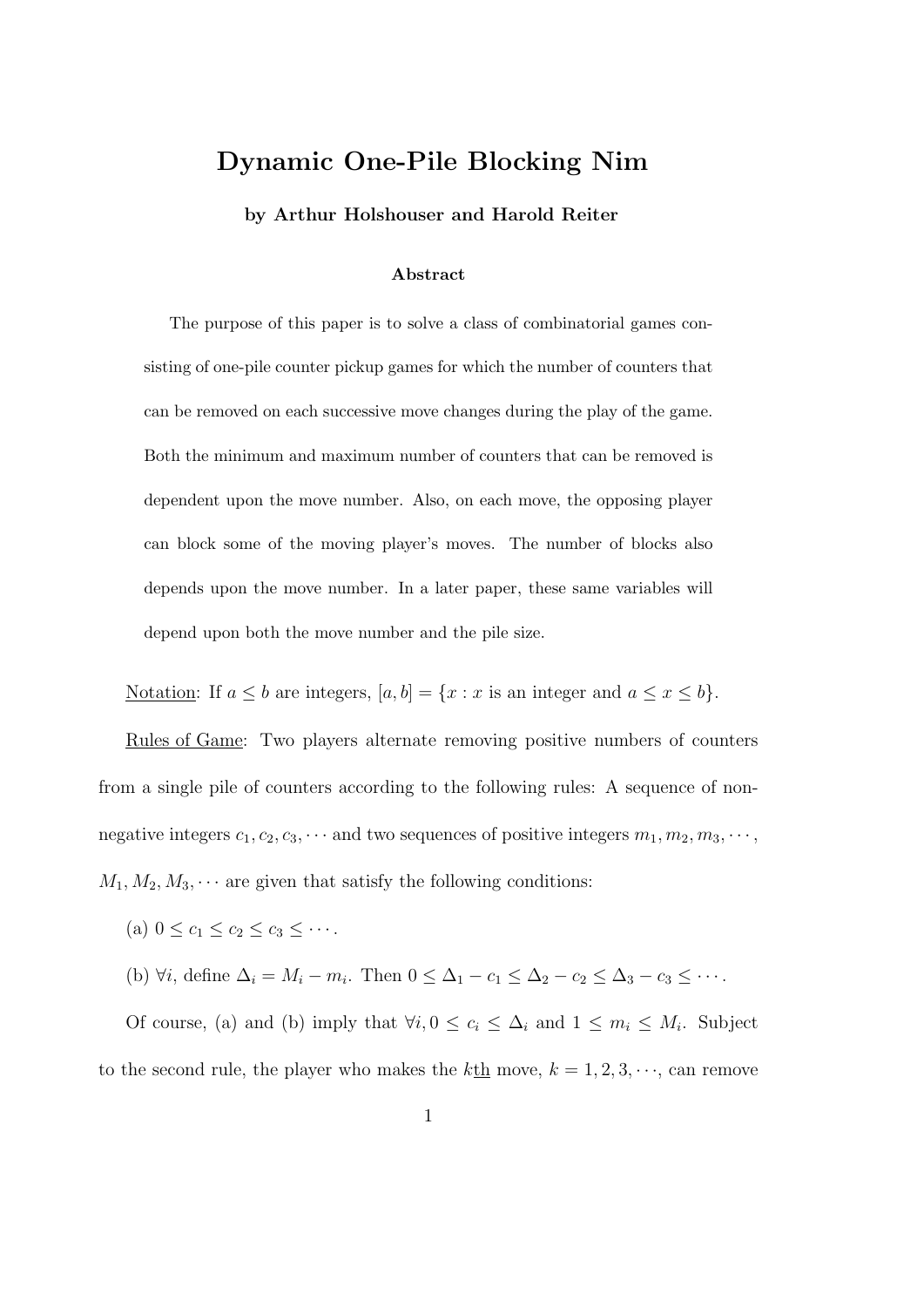from the pile any  $x \in [m_k, M_k]$  that is in the pile. Of course, the player cannot move when the pile size is less than  $m_k$ . There is also a second rule. Before a player makes the  $k\underline{\text{th}}$  move,  $k = 1, 2, 3, \dots$ , his opponent can block up to  $\underline{c_k}$  of his moves, and he can do this in any way that he chooses including blocking less than  $c_k$  moves.

As an example, suppose  $[m_3, M_3] = [5, 10]$  and  $c_3 = 2$ . Also, suppose the pile size before the 3rd move is 15. Since  $c_3 = 2$ , the opponent, before the moving player makes the 3rd move, can block up to 2 of the moving player's moves. Suppose that the opponent blocks the removal of 6 counters and the removal of 10 counters. This means the moving player can remove from the 15 counter pile either 5,7,8 or 9 counters. Of course, if the pile size before the 3rd move is 6, then if the opponent blocks the removal of 5 and 6 counters, the moving player could not move at all since it is impossible to remove 7,8,9 or 10 counters from a 6 counter pile.

The game ends as soon as one of the two players cannot move, and the winner of the game is the one who makes the last move.

Remark: Although neither the theorem nor the proof in this paper use any graphs, graphs were used extensively in the derivation of both the theorem and the proof.

Theorem: The safe positions of this game are the following:

$$
[0, m_1 + c_1 - 1],
$$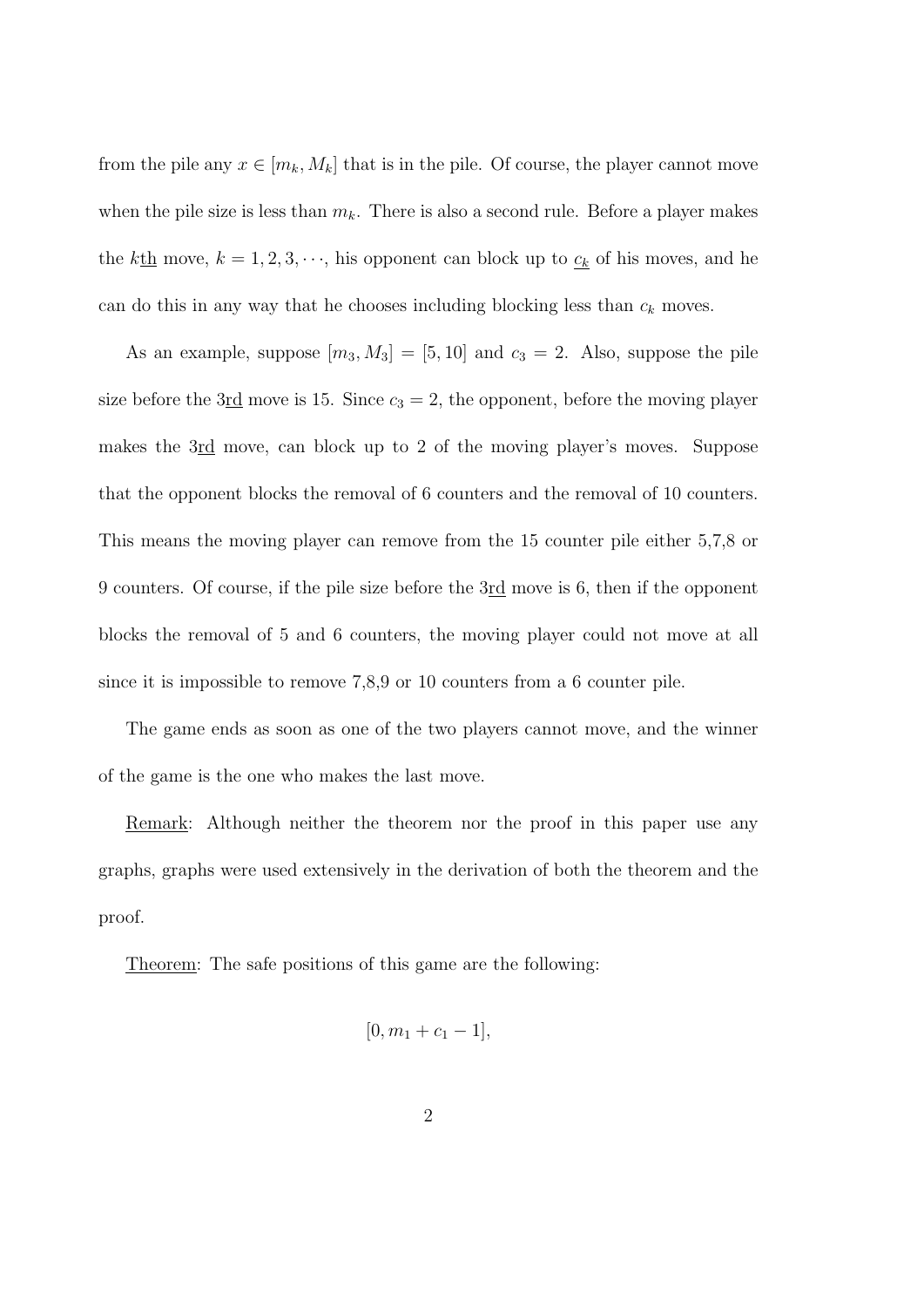$$
[M_1 + m_2 - c_1 + c_2, M_2 + m_1 + m_3 + c_1 - c_2 + c_3 - 1],
$$

$$
[M_1+M_3+m_2+m_4-c_1+c_2-c_3+c_4,M_2+M_4+m_1+m_3+m_5+c_1-c_2+c_3-c_4+c_5-1], \cdots
$$

$$
\left[\sum_{i=1}^k M_{2i-1} + \sum_{i=1}^k m_{2i} + \sum_{i=1}^{2k} (-1)^i c_i, \sum_{i=1}^k M_{2i} + \sum_{i=1}^{k+1} m_{2i-1} + \sum_{i=1}^{2k+1} (-1)^{i+1} c_i - 1\right], \cdots
$$

Of course, the unsafe positions are the remaining positions, and they must be the following:

$$
[m_1 + c_1, M_1 + m_2 - c_1 + c_2 - 1],
$$

 $[M_2 + m_1 + m_3 + c_1 - c_2 + c_3, M_1 + M_3 + m_2 + m_4 - c_1 + c_2 - c_3 + c_4 - 1],$ 

 $[M_2+M_4+m_1+m_3+m_5+c_1-c_2+c_3-c_4+c_5, M_1+M_3+M_5+m_2+m_4+m_6-c_1+c_2-c_3+c_4-c_5+c_6-1], \cdots$ 

$$
\left[\sum_{i=1}^k M_{2i} + \sum_{i=1}^{k+1} m_{2i-1} + \sum_{i=1}^{2k+1} (-1)^{i+1} c_i, \sum_{i=1}^{k+1} M_{2i-1} + \sum_{i=1}^{k+1} m_{2i} + \sum_{i=1}^{2k+2} (-1)^i c_i - 1\right], \cdots
$$

Proof: Let us first show that all of the above intervals of integers exist. First consider the safe intervals.

Now obviously  $[0, m_1 + c_1 - 1]$  is non-empty since  $0 \le c_1$  and  $1 \le m_1$ . We next show that  $\forall k \in \{1, 2, 3, \dots\},\$ 

$$
\sum_{i=1}^{k} M_{2i-1} + \sum_{i=1}^{k} m_{2i} + \sum_{i=1}^{2k} (-1)^{i} c_i \le \sum_{i=1}^{k} M_{2i} + \sum_{i=1}^{k+1} m_{2i-1} + \sum_{i=1}^{2k+1} (-1)^{i+1} c_i - 1.
$$

Recalling that  $\Delta_i = M_i - m_i$ , the above will be true if and only if

$$
\sum_{i=1}^{k} (\Delta_{2i-1} - c_{2i-1}) + \sum_{i=1}^{k} c_{2i} \le \sum_{i=1}^{k} (\Delta_{2i} - c_{2i}) + \sum_{i=1}^{k+1} c_{2i-1} + (m_{2k+1} - 1).
$$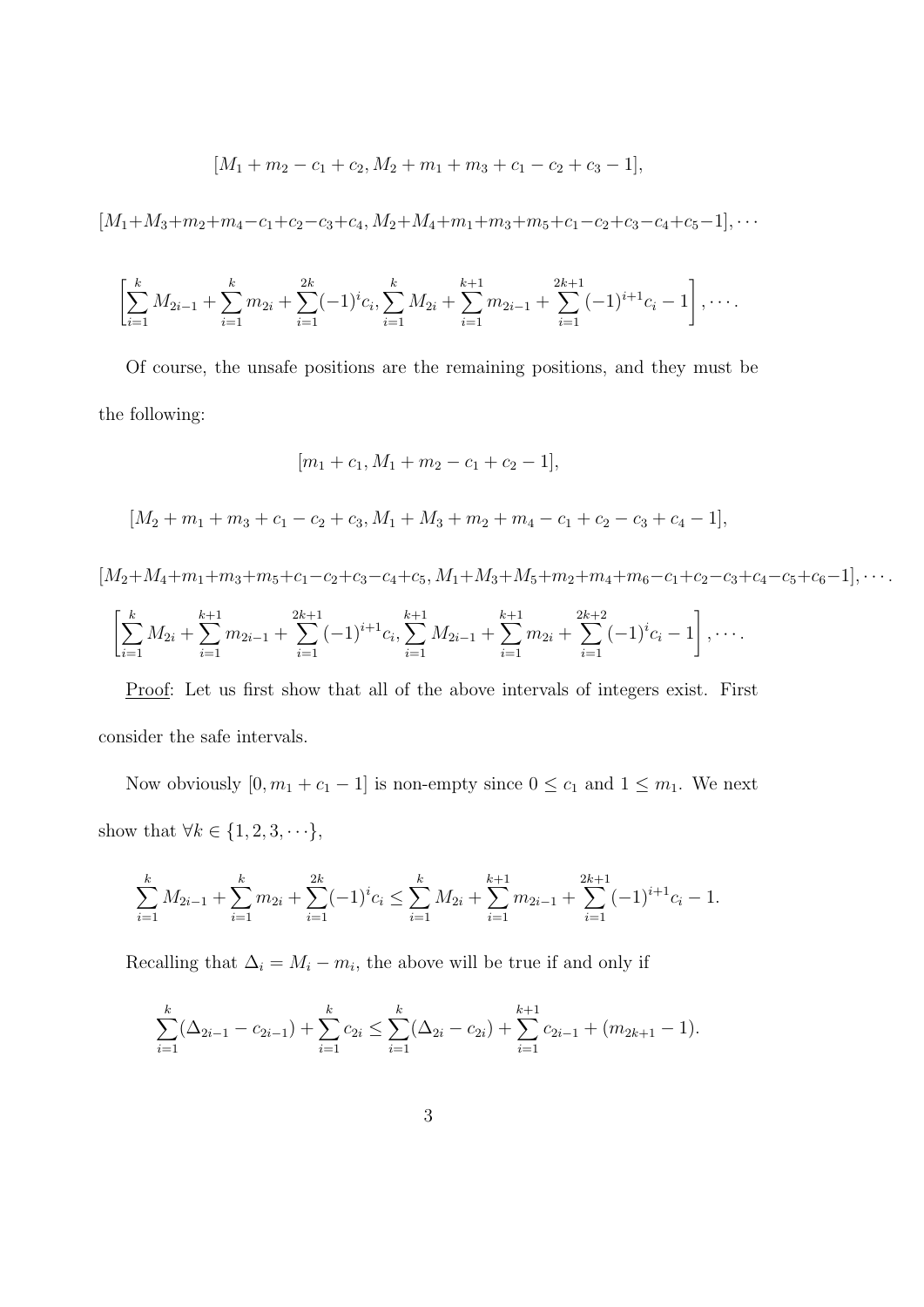Since

$$
1 \leq m_{2k+1}, 0 \leq c_1 \leq c_2 \leq c_3 \leq \cdots
$$

and

$$
0 \leq \Delta_1 - c_1 \leq \Delta_2 - c_2 \leq \Delta_3 - c_3 \leq \cdots,
$$

we see that this inequality must be true.

Let us next show that all of the above unsafe intervals are non-empty. Now

$$
[m_1 + c_1, M_1 + m_2 - c_1 + c_2 - 1]
$$

is nonempty if and only if

$$
m_1 + c_1 \le M_1 + m_2 - c_1 + c_2 - 1
$$

which is equivalent to

$$
0 \leq (\Delta_1 - c_1) + (m_2 - 1) + (-c_1 + c_2).
$$

Since  $0 \leq \Delta_1 - c_1$ ,  $1 \leq m_2$  and  $0 \leq c_1 \leq c_2$ , the inequality holds.

Next, we show that  $\forall k \in \{1, 2, 3, \cdot \cdot \cdot\},\$ 

$$
\sum_{i=1}^k M_{2i} + \sum_{i=1}^{k+1} m_{2i-1} + \sum_{i=1}^{2k+1} (-1)^{i+1} c_i \le \sum_{i=1}^{k+1} M_{2i-1} + \sum_{i=1}^{k+1} m_{2i} + \sum_{i=1}^{2k+2} (-1)^i c_i - 1.
$$

This is true if and only if

$$
\sum_{i=1}^{k} (\Delta_{2i} - c_{2i}) + \sum_{i=1}^{k+1} c_{2i-1} \leq \sum_{i=1}^{k+1} (\Delta_{2i-1} - c_{2i-1}) + \sum_{i=1}^{k+1} c_{2i} + (m_{2k+2} - 1).
$$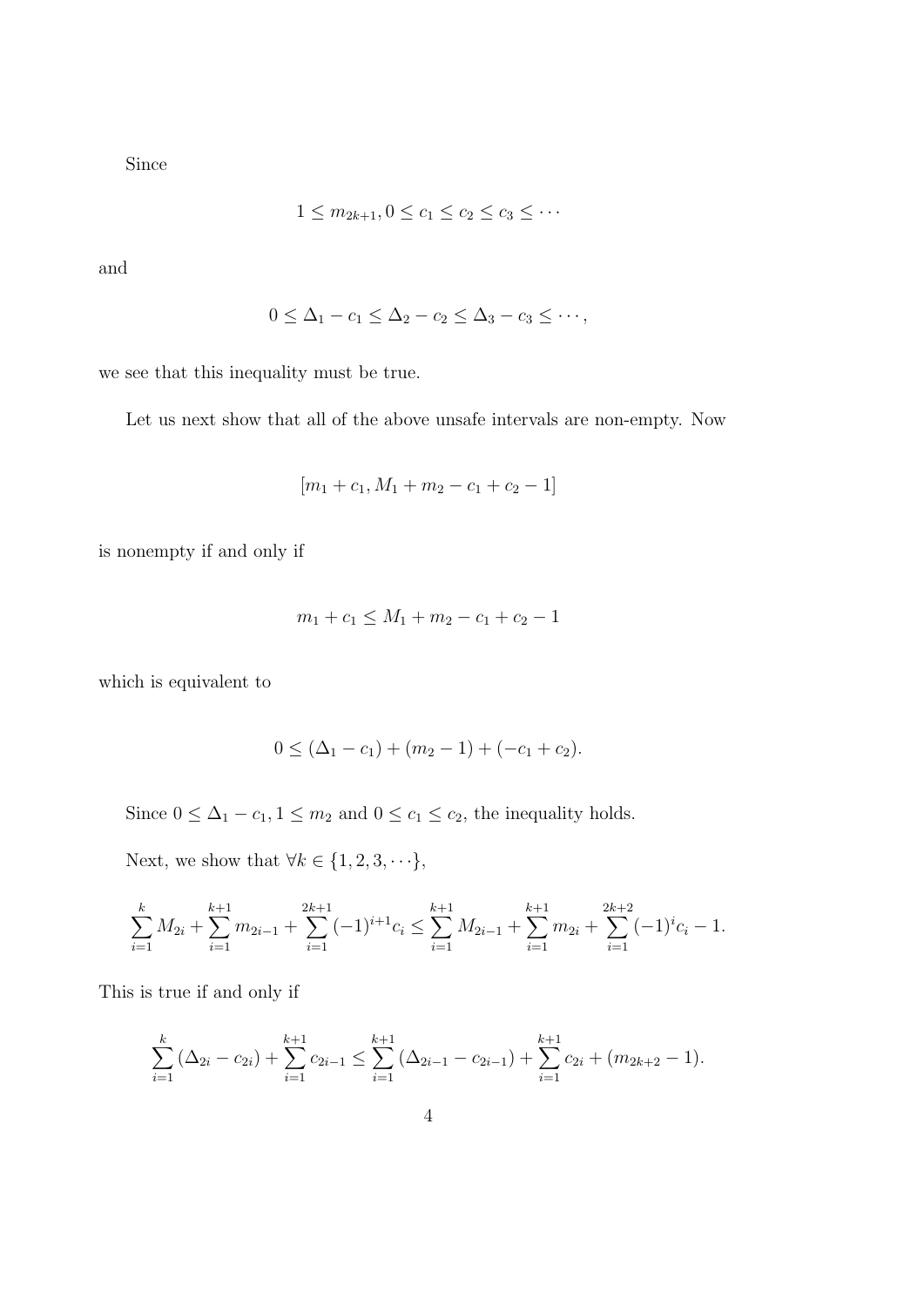since

$$
1 \le m_{2k+2}, 0 \le c_1 \le c_2 \le c_3 \le \cdots,
$$

and

$$
0 \leq \Delta_1 - c_1 \leq \Delta_2 - c_2 \leq \Delta_3 - c_3 \leq \cdots,
$$

this inequality is obviously true.

Let us next observe that this game has different levels which we can define as starting the game on move number t, as t varies over  $1, 2, 3, \cdots$ . Of course, the two players alternate moving and blocking, so if the players are on level 3, this means the moving player can remove any  $x \in [m_3, M_3]$  from the pile that is in the pile after the blocking player has first placed a block on up to  $c_3$  of the moving player's moves. By translational symmetry, the safe and unsafe positions (or pile sizes) on level  $t$ can be computed from the safe and unsafe pile sizes on level 1 by merely shifting the subscripts of the  $c_i$ 's,  $m_i$ 's,  $M_i$ 's. For example, corresponding to the safe level 1 pile sizes  $[0, m_1 + c_1 - 1]$ , we have the safe level 5 pile sizes  $[0, m_5 + c_5 - 1]$ .

We will use mathematical induction on the pile sizes to deal with all levels simultaneously. We will successively show that for  $n = 0, 1, 2, 3, \dots$ , the formulas in the theorem (that are for level 1) and the corresponding formulas for an arbitrary level t correctly state whether  $n$  is a safe or unsafe pile size on that level. By translational symmetry, we can accomplish this by focusing our attention only on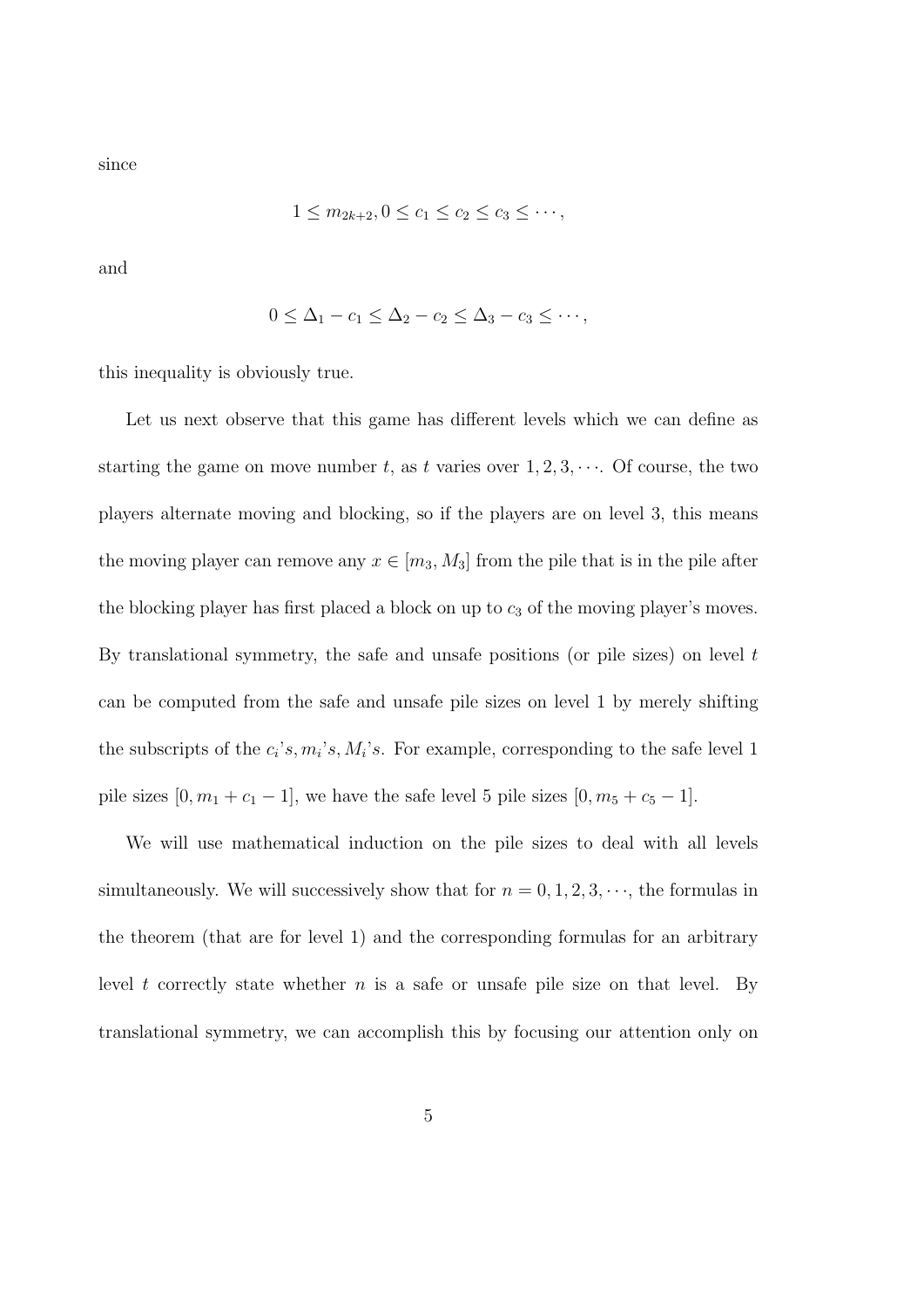level 1 and showing that the level 1 formulas correctly state whether  $n$  is a safe or unsafe pile size on level 1. The higher level reasoning involves nothing more than a simple shift in subscripts of the level  $1 \, c_i \, s, m_i \, s, M_i \, s$ , and we can do this in our imagination.

Now  $n = 0$  is obviously a safe pile size on all levels since  $n = 0$  means that no counters remain on the table at all. Of course, the formulas state that  $n = 0$  is a safe pile size on all levels since  $[0, m_1+c_1-1]$  are safe pile sizes on level 1 and  $[0, m_t+c_t-1]$ are safe pile sizes on level  $t$ . Therefore, the mathematical induction is started on all levels. Let us next suppose that the safe and unsafe positions are computed correctly on all levels by the above formulas for all pile sizes  $0, 1, 2, 3, \dots, n - 1$ , where  $n - 1 \geq 0$ .

We now show that the above formulas also correctly compute whether a pile size of n counters is safe or unsafe on all levels by merely focusing our attention on level 1.

Of course, by definition of level, when a player on level 1 makes a move, the game ends up on level 2. We will consider the safe level 1 intervals first. Then we consider the unsafe level 1 intervals. Let us first suppose  $n \in [0, m_1 + c_1 - 1]$ . Now  $[0, m_1 + c_1 - 1] = [0, m_1 - 1] \cup [m_1, m_1 + c_1 - 1]$ . Now the first player (i.e., the first <u>moving</u> player) cannot move when  $n \in [0, m_1 - 1]$  since he can only remove  $x \in [m_1, M_1]$ . Next, suppose  $n \in [m_1, m_1 + c_1 - 1]$ . We ignore this when  $c_1 = 0$ ,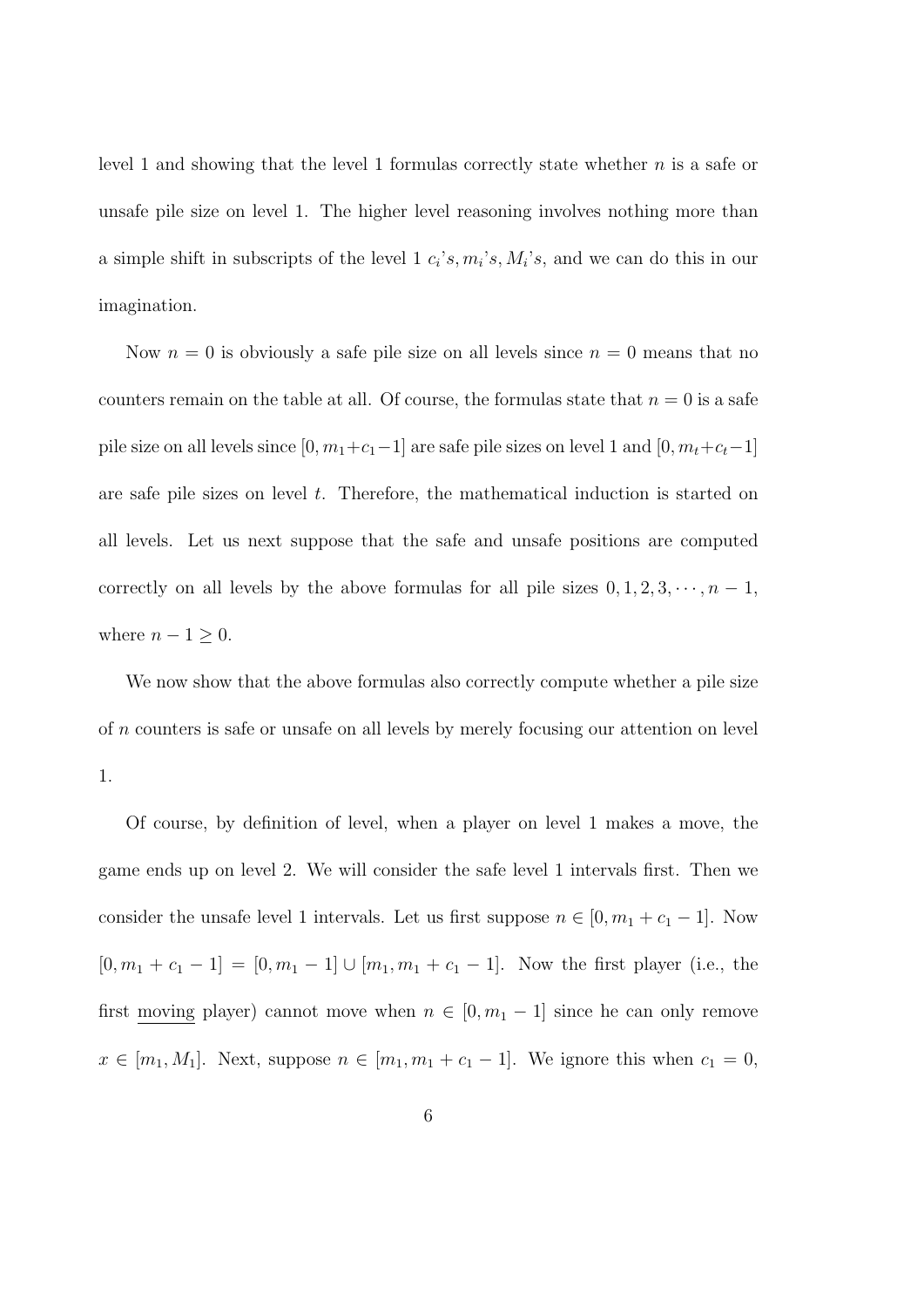so we are assuming  $1 \leq c_1$ . Let us note, by the way, that  $m_1 \leq m_1 + c_1 - 1$  $m_1 + (M_1 - m_1) = M_1$  since  $1 \le c_1 \le \Delta_1 = M_1 - m_1$ .

Since the opposing player can place a block on up to  $c_1$  of the moving player's moves, we see that the opposing player can completely block all moves that the first moving player can make when  $n \in [m_1, m_1 + c_1 - 1]$ . Therefore, we see that n must be a safe pile size on level 1 when  $n \in [0, m_1 + c_1 - 1]$ , as is correctly stated in the formulas. Note that we did not have to use induction to see this.

Let us next suppose that

$$
n \in \left[\sum_{i=1}^{k} M_{2i-1} + \sum_{i=1}^{k} m_{2i} + \sum_{i=1}^{2k} (-1)^{i} c_i, \sum_{i=1}^{k} M_{2i} + \sum_{i=1}^{k+1} m_{2i-1} + \sum_{i=1}^{2k+1} (-1)^{i+1} c_i - 1\right]
$$
  
= [A, B], where  $k \ge 1$ .

We show that  $n$  is a safe level 1 pile size, as it should be by the formulas. Remember,  $0 \le c_1 \le c_2 \le c_3 \le \cdots$ . So  $m_1 \le M_1 < n$ . Since the level 1 moving player can remove any  $x \in [m_1, M_1]$  that is in the pile and is not blocked, and since  $m_1 \leq M_1 < n$ , we see that it is possible for the level 1 moving player to remove any  $x \in [m_1, M_1]$  that the opposing player does not block. Of course, the opposing player can block up to  $c_1$  of these x's. We note that  $[m_1, M_1]$  contains  $M_1 - m_1 + 1$  consecutive integers.

Now  $\forall x \in [m_1, M_1]$ , we see that  $n - x$  belongs to the interval

$$
\left[\sum_{i=2}^{k} M_{2i-1} + \sum_{i=1}^{k} m_{2i} + \sum_{i=2}^{2k} (-1)^{i} c_i - c_1, \sum_{i=1}^{k} M_{2i} + \sum_{i=2}^{k+1} m_{2i-1} + \sum_{i=2}^{2k+1} (-1)^{i+1} c_i - 1 + c_1\right]
$$

 $=[C-c_1, D+c_1]$ . Note that  $C, D$  are being defined here and that  $A, B$  were defined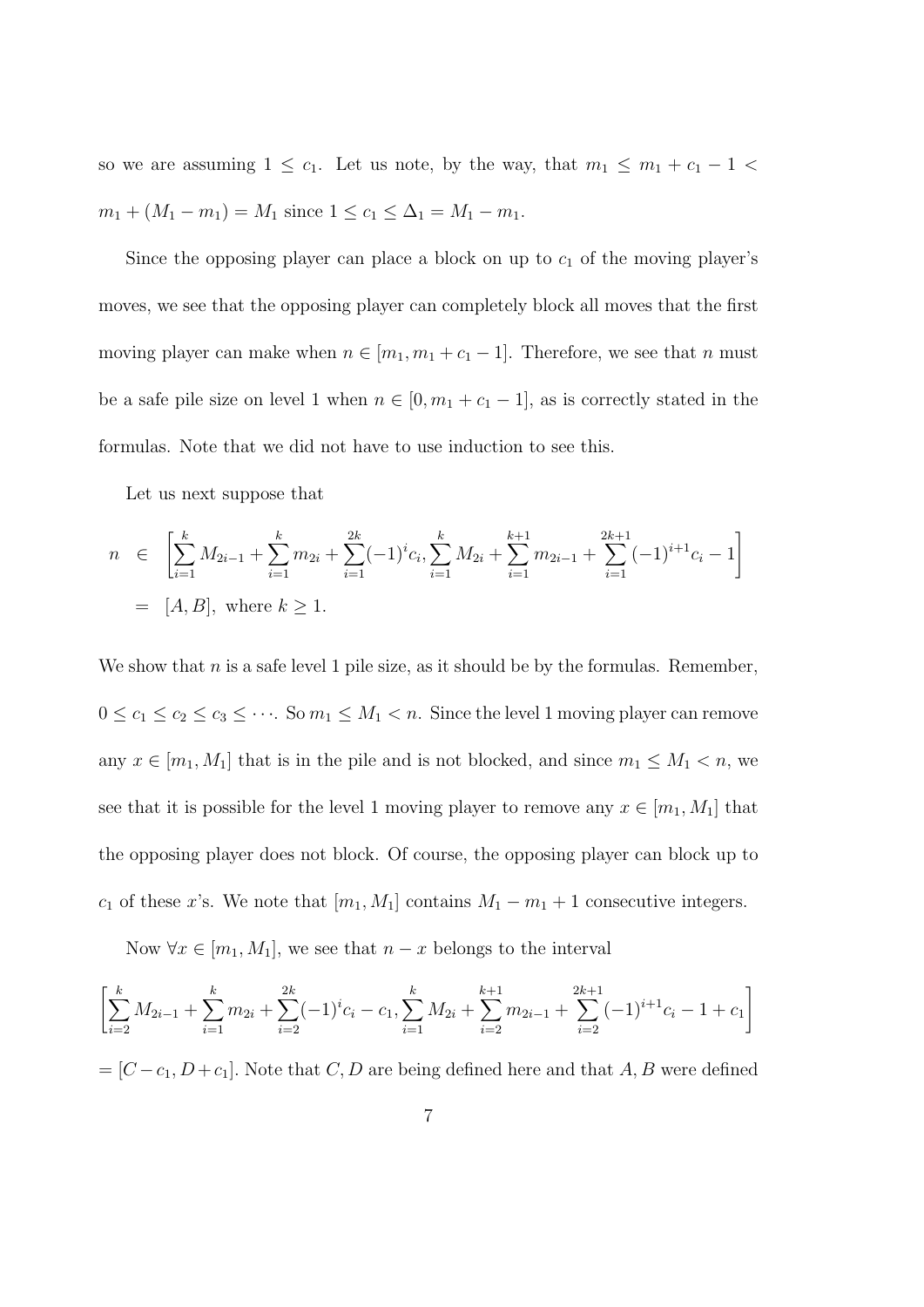earlier.

We will show that the level 1 blocking player can force a level 1 moving player to choose an x in  $[m_1, M_1]$  such that  $n - x \in [C, D]$ . Since  $n - x < n$ , we can use induction to see that if  $n - x \in [C, D]$ , then  $n - x$  must be an unsafe pile size on level 2. Remember, we shift by 1 the subscripts of the level 1 unsafe intervals to find the level 2 unsafe intervals. So the theorem implies that  $[C, D]$  is an unsafe interval on level 2. The reader can use a specific example, say  $k = 3$ , to see this move easily. This means that  $n$  must be a safe pile size on level 1. Let us write  $[C - c_1, D + c_1] = [C - c_1, C - 1] \cup [C, D] \cup [D + 1, D + c_1].$ 

Since this is a blocking game and the opposing player on level 1 can block up to  $c_1$  of the moving player's moves, we see the following:

First, note that  $[C - c_1, C - 1]$  contains  $c_1$  consecutive integers and  $[D + 1, D + c_1]$ contains  $c_1$  consecutive integers. Now for all  $n \in [A, B]$ ,  $\{n - x : x \in [m_1, M_1]\}$ contains  $M_1 - m_1 + 1$  consecutive integers. Also, the set  $[C, D]$  contains

$$
D - C + 1 = \sum_{i=1}^{k} M_{2i} + \sum_{i=2}^{k+1} m_{2i-1} + \sum_{i=2}^{2k+1} (-1)^{i+1} c_i - \sum_{i=2}^{k} M_{2i-1} - \sum_{i=1}^{k} m_{2i} + \sum_{i=2}^{2k} (-1)^{i+1} c_i
$$
  
= 
$$
\sum_{i=1}^{k} (\Delta_{2i} - c_{2i}) - \sum_{i=2}^{k} (\Delta_{2i-1} - c_{2i-1}) + \sum_{i=2}^{2k+1} (-1)^{i+1} c_i + m_{2k+1}
$$

consecutive integers. Each of the two sets  $[C - c_1, D]$  and  $[C, D + c_1]$  contains

$$
D - C + 1 + c_1 = \sum_{i=1}^{k} (\Delta_{2i} - c_{2i}) - \sum_{i=2}^{k} (\Delta_{2i-1} - c_{2i-1}) + \sum_{i=1}^{2k+1} (-1)^{i+1} c_i + m_{2k+1}
$$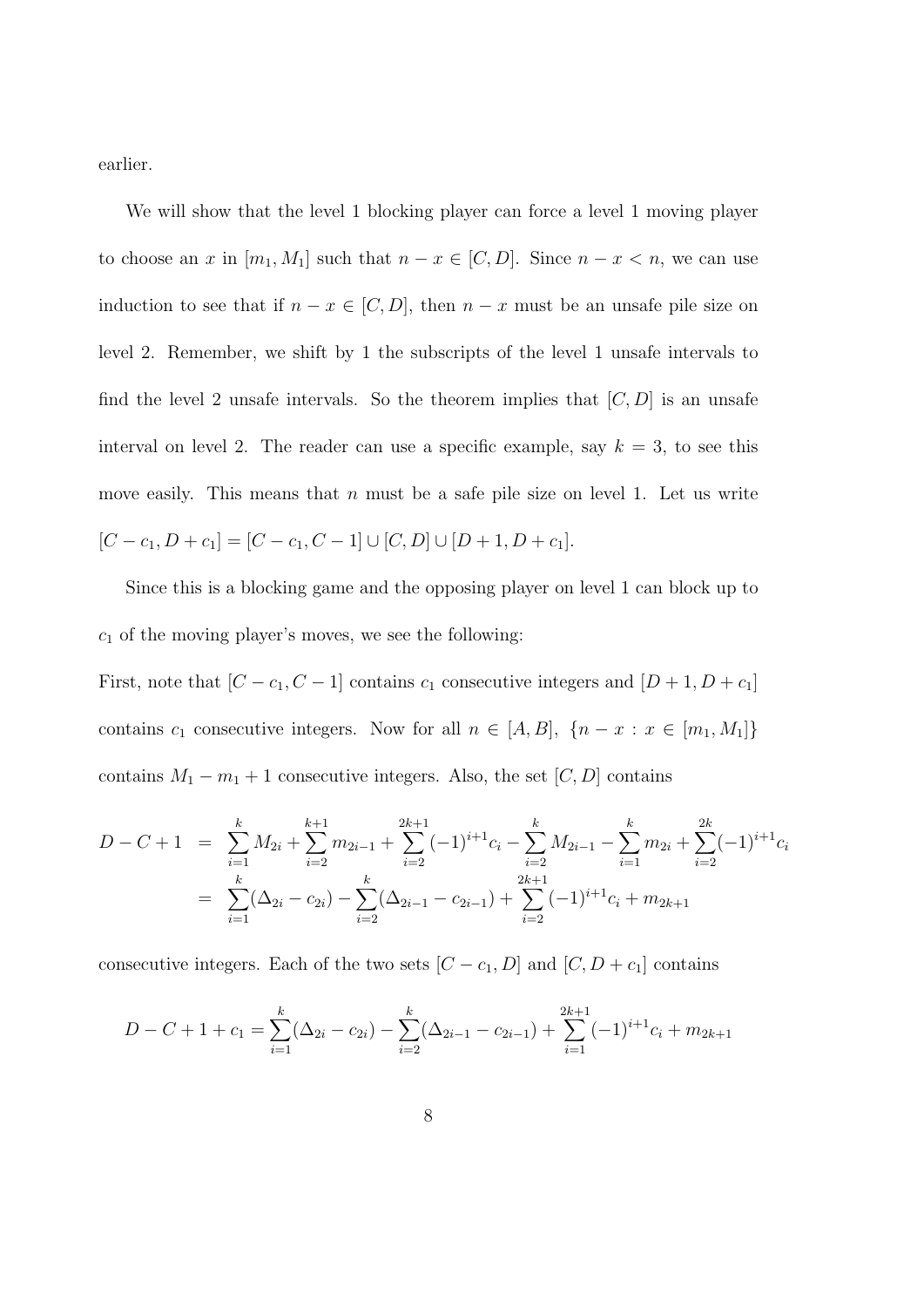consecutive integers. Let us now show that

$$
M_1 - m_1 + 1 = \Delta_1 + 1 \le \sum_{i=1}^k (\Delta_{2i} - c_{2i}) - \sum_{i=2}^k (\Delta_{2i-1} - c_{2i-1}) + \sum_{i=1}^{2k+1} (-1)^{i+1} c_i + m_{2k+1}.
$$

This means that for all n in [A, B], the number of consecutive integers in  $\{n-x:$  $x \in [m_1,M_1]$  does not exceed the number of consecutive integers in  $[C-c_1,D]$  and does not exceed the number of consecutive integers in  $[C, D + c_1]$ . This is true if and only if

$$
(\Delta_1 - c_1) + 1 \le (\Delta_2 - c_2) + \sum_{i=2}^k (\Delta_{2i} - c_{2i}) - \sum_{i=2}^k (\Delta_{2i-1} - c_{2i-1}) + \sum_{i=2}^{2k+1} (-1)^{i+1} c_i + m_{2k+1}.
$$
  
Since  $0 \le c_1 \le c_2 \le c_3 \le \cdots$  and  $0 \le \Delta_1 - c_1 \le \Delta_2 - c_2 \le \Delta_3 - c_3 \le \cdots$  and

 $1 \leq m_{2k+1}$ , we see that this inequality must be true.

Figure 1 shows how the sets  $\{n - x : x \in [m_1, M_1]\}$  vary as n varies over  $[A, B]$ .

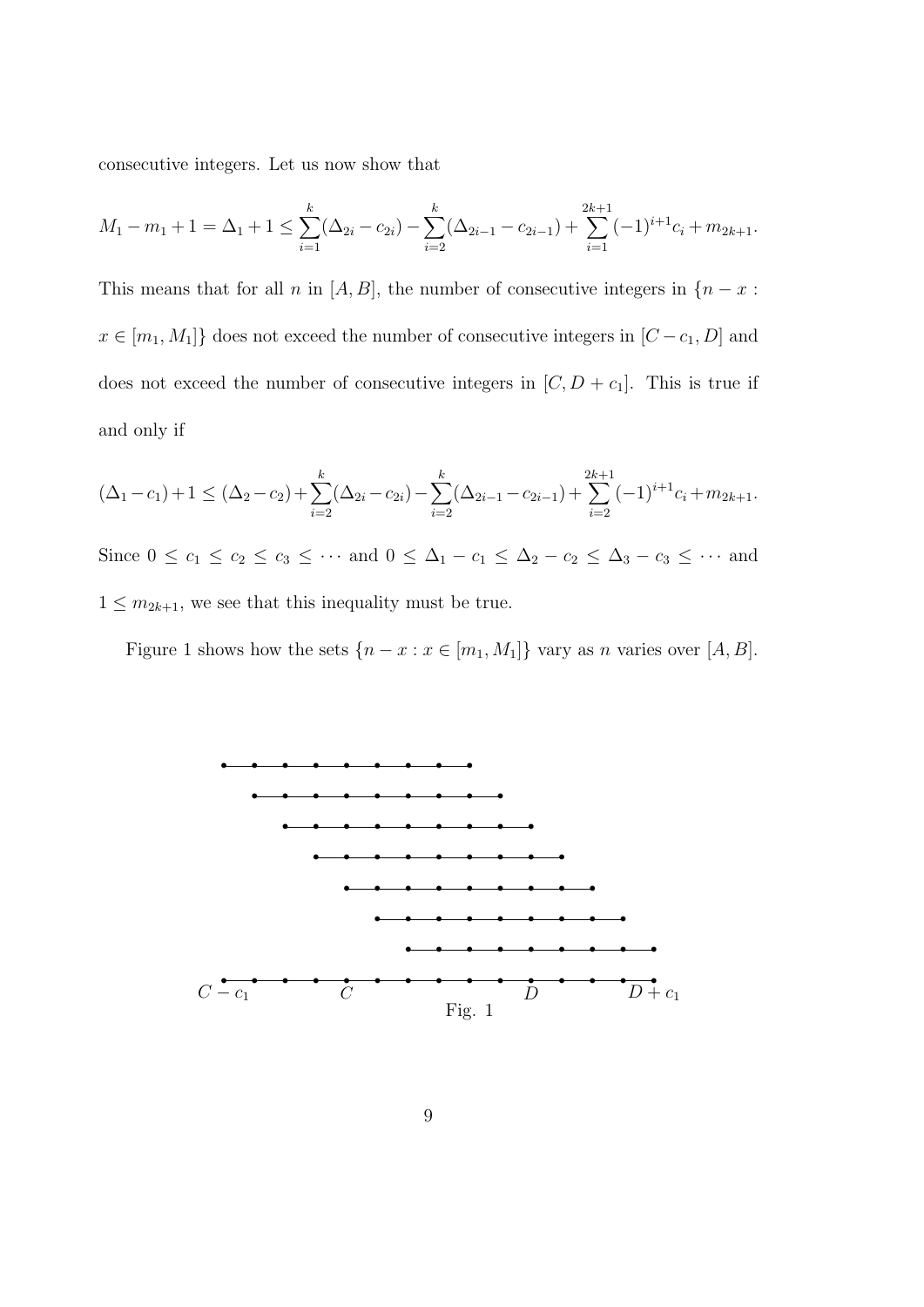Considering the figure above, and the following list of facts we have just proved, we see that the level 1 opposing player can always block  $c_1$  of level 1 moving player's options in such a way that the level 1 moving player is forced to choose a move  $x \in [m_1, M_1]$  such that  $n - x \in [C, D]$ .

- 1. For all  $n \in [A, B]$ , and for all  $x \in [m_1, M_1]$ ,  $n x \in [C c_1, D + c_1] =$  $[C - c_1, C - 1] \cup [C, D] \cup [D + 1, D + c_1].$
- 2. For all  $n \in [A, B], \{n x : x \in [m_1, M_1]\}$  contains  $M_1 m_1 + 1$  consecutive integers. From this and what we have proved it follows that
- 3. For all  $n \in [A, B]$ , the number of consecutive integers in  $\{n-x : n \in [m_1, M_1]\}$ does not exceed the number of consecutive integers in  $[C - c_1, D]$  and does not exceed the number of integers in  $[C, D + c_1]$ .
- 4.  $[C c_1, C 1]$  contains  $c_1$  consecutive integers and  $[D + 1, D + c_1]$  contains  $c_1$ consecutive integers.
- 5. The level 1 opposing player can block up to  $c_1$  of the level 1 moving player's moves.

Since the level 1 opposing player can block  $c_1$  of the level 1 moving player's moves in such a way as to force the level 1 moving player to choose an  $x$  in  $[m_1, M_1]$  such that  $n - x \in [C, D]$ , we have already seen by induction that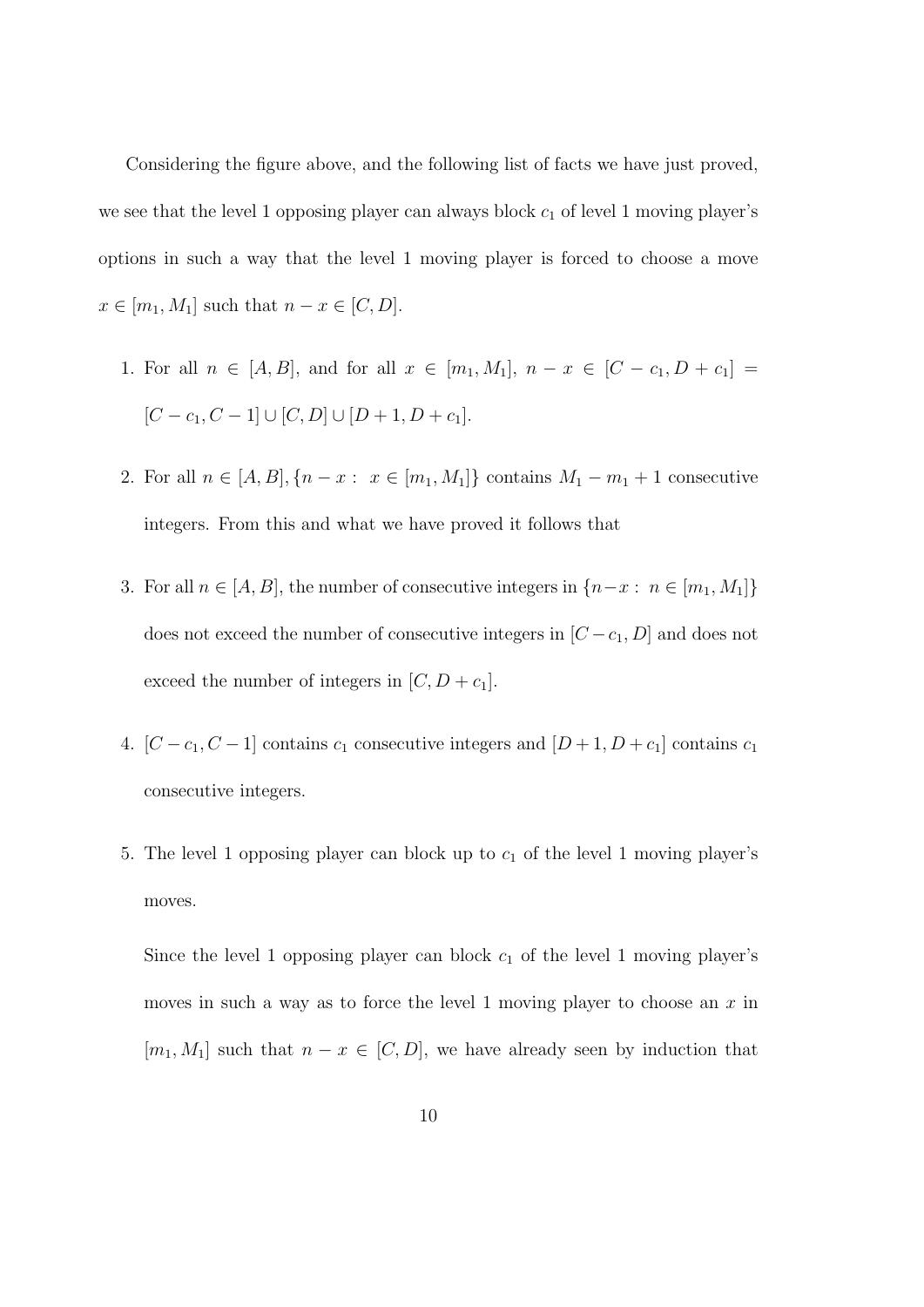$n - x$  is an unsafe pile size on level 2. Therefore, n must be a safe pilesize on level 1 as it should be by the formulas.

We now consider the unsafe level 1 intervals. Let us first suppose that  $n \in \mathbb{Z}$  $[m_1 + c_1, M_1 + m_2 - c_1 + c_2 - 1]$ . We show that n must be an unsafe level 1 pile size, as it should be by the formulas.

Now the first player can remove from the pile any  $x \in [m_1, M_1]$  that is in the pile after the opposing player has first blocked up to  $c_1$  of these x's. Let us write

$$
[m_1 + c_1, M_1 + m_2 - c_1 + c_2 - 1]
$$
  
= 
$$
[m_1 + c_1, M_1] \cup [M_1, M_1 + m_2 - c_1 + c_2 - 1].
$$

Now  $0 \le c_1 \le \Delta_1 = M_1 - m_1, 1 \le m_2, 0 \le c_1 \le c_2$  implies that both of these two intervals of integers exist. We will consider two cases. First, suppose  $n \in$  $[m_1 + c_1, M_1]$ . If this were not a blocking game, the moving player could remove  $x = n$  from the pile and leave the pile empty since  $[m_1 + c_1, M_1] \subseteq [m_1, M_1]$  and he can remove any  $x \in [m_1, M_1]$ . However, since his opponent can first block up to  $c_1$  of the moving player's moves, the analysis is more complicated than this. Now  $\forall n \in [m_1 + c_1, M_1]$ , the moving player can remove from the pile of n counters at least one x that is in the set  $\{n, n-1, n-2, \dots, n-c_1\}$ . This is because  ${n, n-1, n-2, \dots, n-c_1} \subseteq [m_1, M_1]$  and the blocking player can block only up to  $c_1$  of the moving player's moves. If he removes such an x, this means that after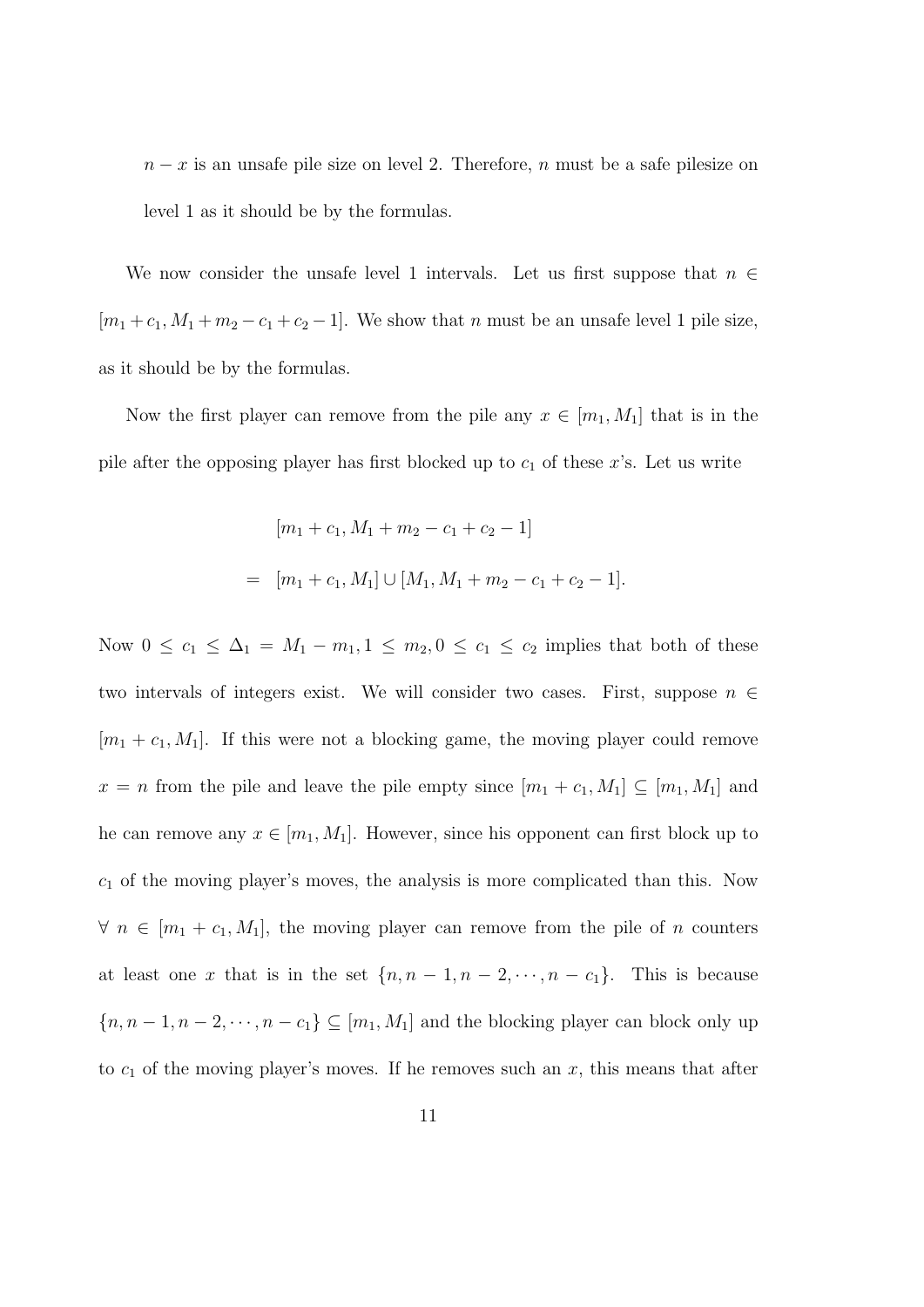he moves, he will leave a pile size of  $n-x$  counters where  $n-x \in \{0, 1, 2, 3, \dots, c_1\}$ . Now  $\{0, 1, 2, 3, \dots, c_1\} \subseteq [0, m_2 + c_2 - 1]$  since  $0 \le c_1 \le c_2$  and  $1 \le m_2$ . Since  $n - x < n$ , by induction we know that  $n - x$  is a safe pile size on level 2 since  $[0, m_2 + c_2 - 1]$  is a safe interval on level  $2.$  . Remember, we shift by  $1$  the subscripts of the level 1 safe intervals to find the level 2 safe intervals. Therefore  $n$  is an unsafe pile size on level 1, as it should by the formulas.

Second, suppose  $n \in [M_1, M_1 + m_2 - c_1 + c_2 - 1]$ . Since the blocking player can block only up to  $c_1$  of the moving player's moves and  $M_1 \leq n$ , we see that the moving player can remove at least one x that is in the set  $\{M_1, M_1-1, M_1-2, \dots, M_1-c_1\}$ . Of course,  $0 \le c_1 \le \Delta_1 = M_1 - m_1$  implies  $m_1 \le M_1 - c_1$ . If he removes such an x, then since  $n \in [M_1, M_1 + m_2 - c_1 + c_2 - 1]$  the number  $n - x$  will lie in the set

$$
[0, (M_1 + m_2 - c_1 + c_2 - 1) - (M_1 - c_1)] = [0, m_2 + c_2 - 1].
$$

As before, by induction, since  $n - x < n$ , we know that  $n - x$  is a safe pile size on level 2. Therefore again  $n$  is an unsafe pile size on level 1, as it should be by the formulas.

At this point, it might be appropriate to remind the reader that even though the reasoning is taking place only on level 1, by translational symmetry the corresponding reasoning is also taking place simultaneously on all levels.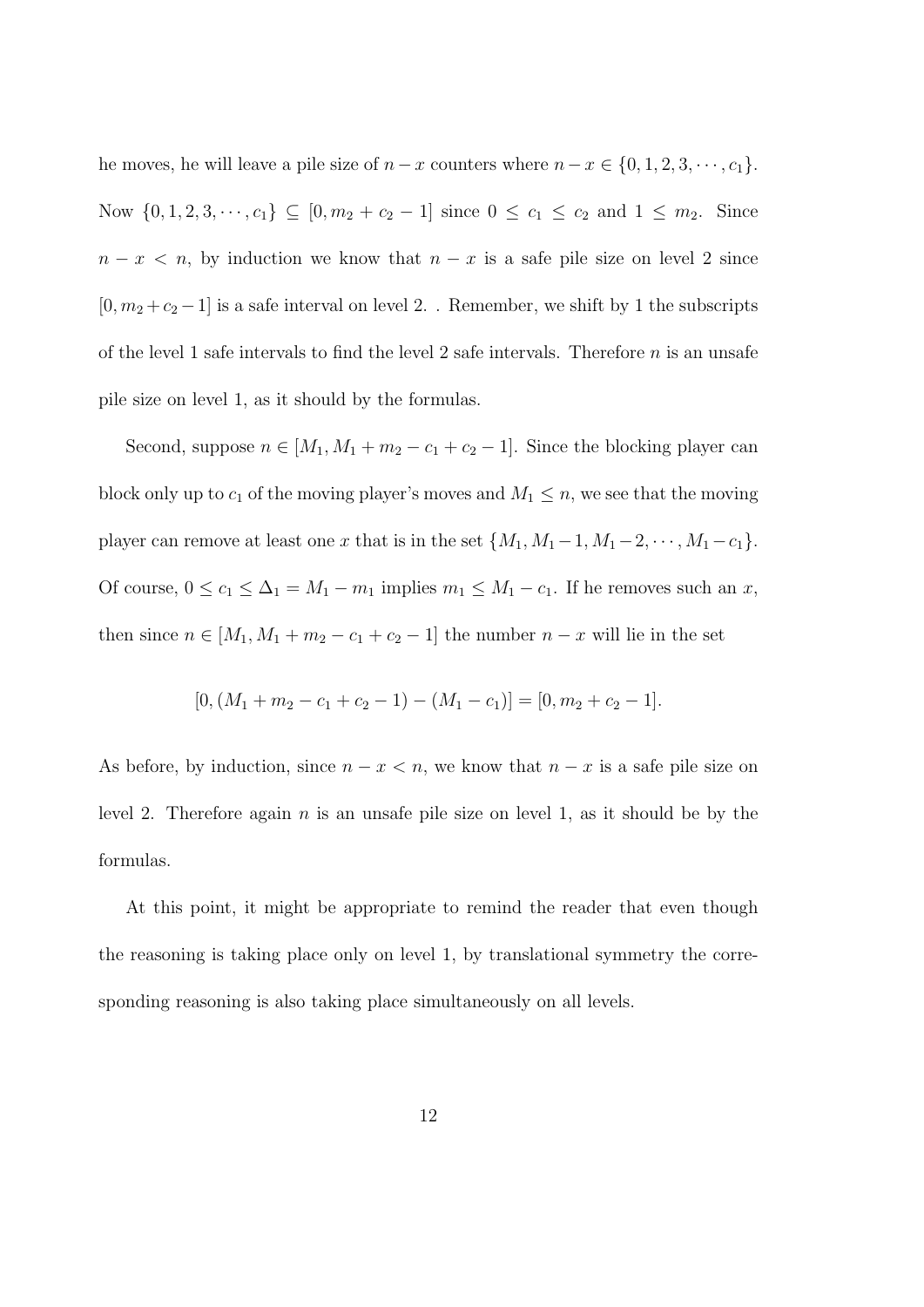Last, let us suppose that

$$
n \in \left[\sum_{i=1}^{k} M_{2i} + \sum_{i=1}^{k+1} m_{2i-1} + \sum_{i=1}^{2k+1} (-1)^{i+1} c_i, \sum_{i=1}^{k+1} M_{2i-1} + \sum_{i=1}^{k+1} m_{2i} + \sum_{i=1}^{2k+2} (-1)^{i} c_i - 1\right]
$$
  
= [A, B], where  $k \ge 1$ .

We will show that  $n$  is an unsafe pile size on level 1, as it should be by the formulas.

The first player can remove from the pile any  $x \in [m_1, M_1]$  that is in the pile after the opposing player has first blocked up to  $c_1$  of these x's. Let us now define

$$
[C, D] = [A - m_1 - c_1, B - M_1 + c_1]
$$
  
= 
$$
\left[ \sum_{i=1}^{k} M_{2i} + \sum_{i=2}^{k+1} m_{2i-1} + \sum_{i=2}^{2k+1} (-1)^{i+1} c_i, \sum_{i=2}^{k+1} M_{2i-1} + \sum_{i=1}^{k+1} m_{2i} + \sum_{i=2}^{2k+2} (-1)^{i} c_i - 1 \right]
$$

Note that  $0 < C$  since  $0 \le c_1 \le c_2 \le c_3 \cdots$ . We will show that after the level 1 blocking player has blocked up to  $c_1$  of the level 1 moving player's moves, the level 1 moving player can still find  $x \in [m_1, M_1]$  such that  $n - x \in [C, D]$ . Again recall that we shift by 1 the subscripts of the level 1 safe intervals to find the level 2 safe intervals. By induction, since  $n - x < n$ , we can then see that  $n - x$  is a safe pile size on level 2 since  $[C, D]$  is a safe level 2 interval. The reader can use a specific example, say  $k = 2$ , to see this move easily. Therefore, n will be an unsafe pile size on level 1, as it should be by the formulas.

Let us first show that  $c_1 \leq D - C$ . This will be true if and only if

$$
c_1 \leq \sum_{i=2}^{k+1} M_{2i-1} + \sum_{i=1}^{k+1} m_{2i} + \sum_{i=2}^{2k+2} (-1)^i c_i - 1 - \sum_{i=1}^k M_{2i} - \sum_{i=2}^{k+1} m_{2i-1} - \sum_{i=2}^{2k+1} (-1)^{i+1} c_i.
$$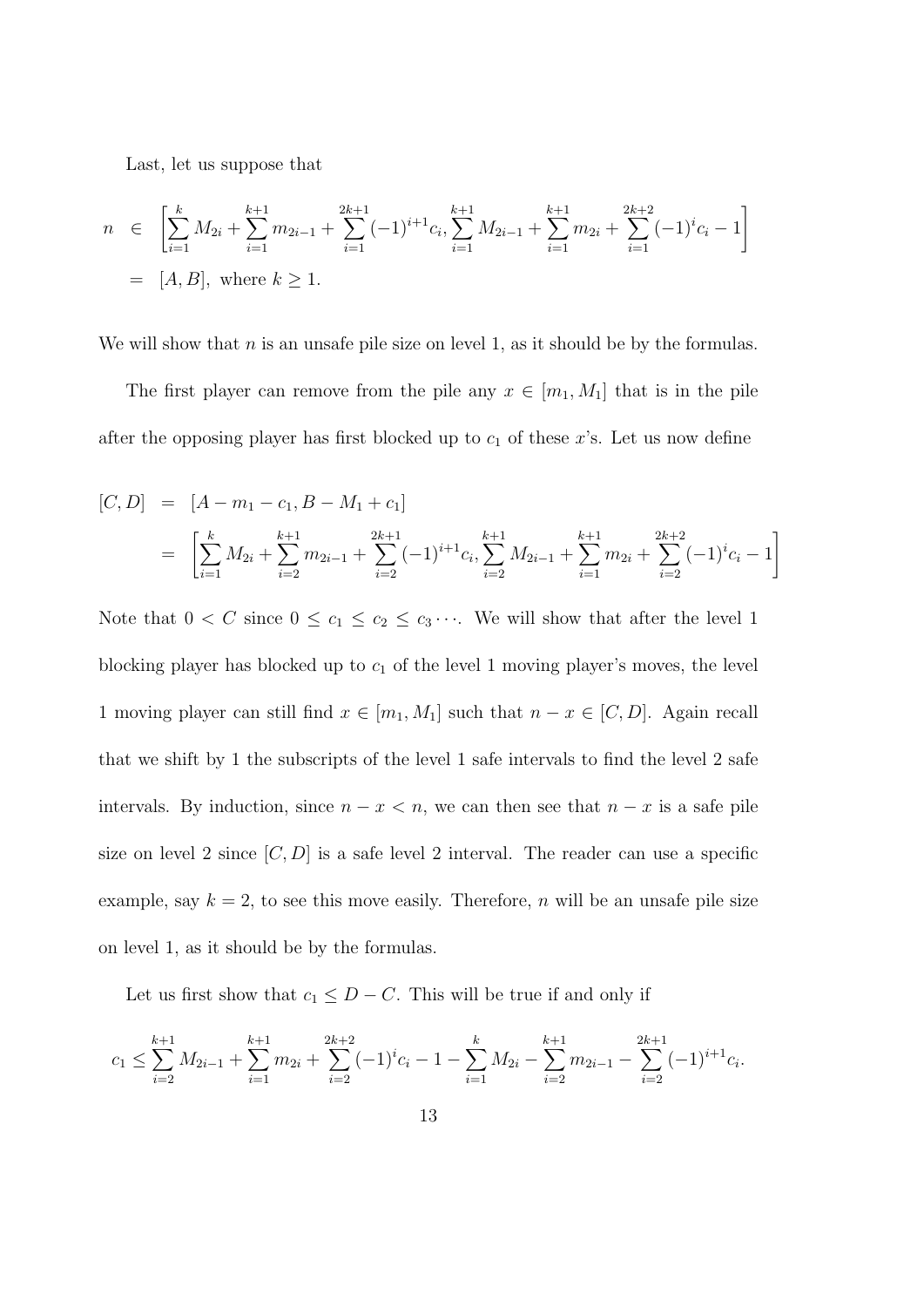Recall that  $\Delta_i = M_i - m_i$ . Therefore, this is true if and only if

$$
c_1 \leq \sum_{i=2}^{k+1} (\Delta_{2i-1} - c_{2i-1}) - \sum_{i=1}^k (\Delta_{2i} - c_{2i}) + \sum_{i=2}^{2k+2} (-1)^i c_i + m_{2k+2} - 1.
$$

Since

$$
0 \le c_1 \le c_2 \le c_3 \le \cdots,
$$
  

$$
0 \le \Delta_1 - c_1 \le \Delta_2 - c_2 \le \Delta_3 - c_3 \le \cdots
$$

and  $1 \leq m_{2k+2}$ , we see that this inequality must be true.

From the definition of  $[C, D]$ , let us now write

$$
[A, B] = [C + m_1 + c_1, D + M_1 - c_1]
$$
  
= [C + m\_1 + c\_1, C + M\_1] \cup [C + M\_1, D + M\_1 - c\_1].

Since  $0 \le c_1 \le \Delta_1 = M_1 - m_1$  and  $c_1 \le D - C$ , we see that both of these intervals of integers exist. We will consider two cases. First, suppose  $n \in [C+m_1+c_1, C+M_1]$ . Now  $n = C + t$ , where  $m_1 + c_1 \le t \le M_1$ . Now the moving player can remove from the pile of n counters at least one x that is in the set  $\{t, t-1, t-2, \dots, t-c_1\}$  since  $\{t, t-1, t-2, \cdots, t-c_1\} \subseteq [m_1, M_1]$  and the blocking player can block only up to  $c_1$  of the moving player's moves. If he removes such an  $x$ , this means that after he moves, he will leave a pile size of  $n-x$  counters where  $n-x \in \{C, C+1, C+2, \cdots, C+c_1\}.$ 

Now {*C*, *C* + 1, *C* + 2, · · · , *C* +  $c_1$ } ⊆ [*C*, *D*] since  $0 ≤ c_1 ≤ D - C$ . Of course, this means  $n - x \in [C, D]$  is true, which is what we wished to show.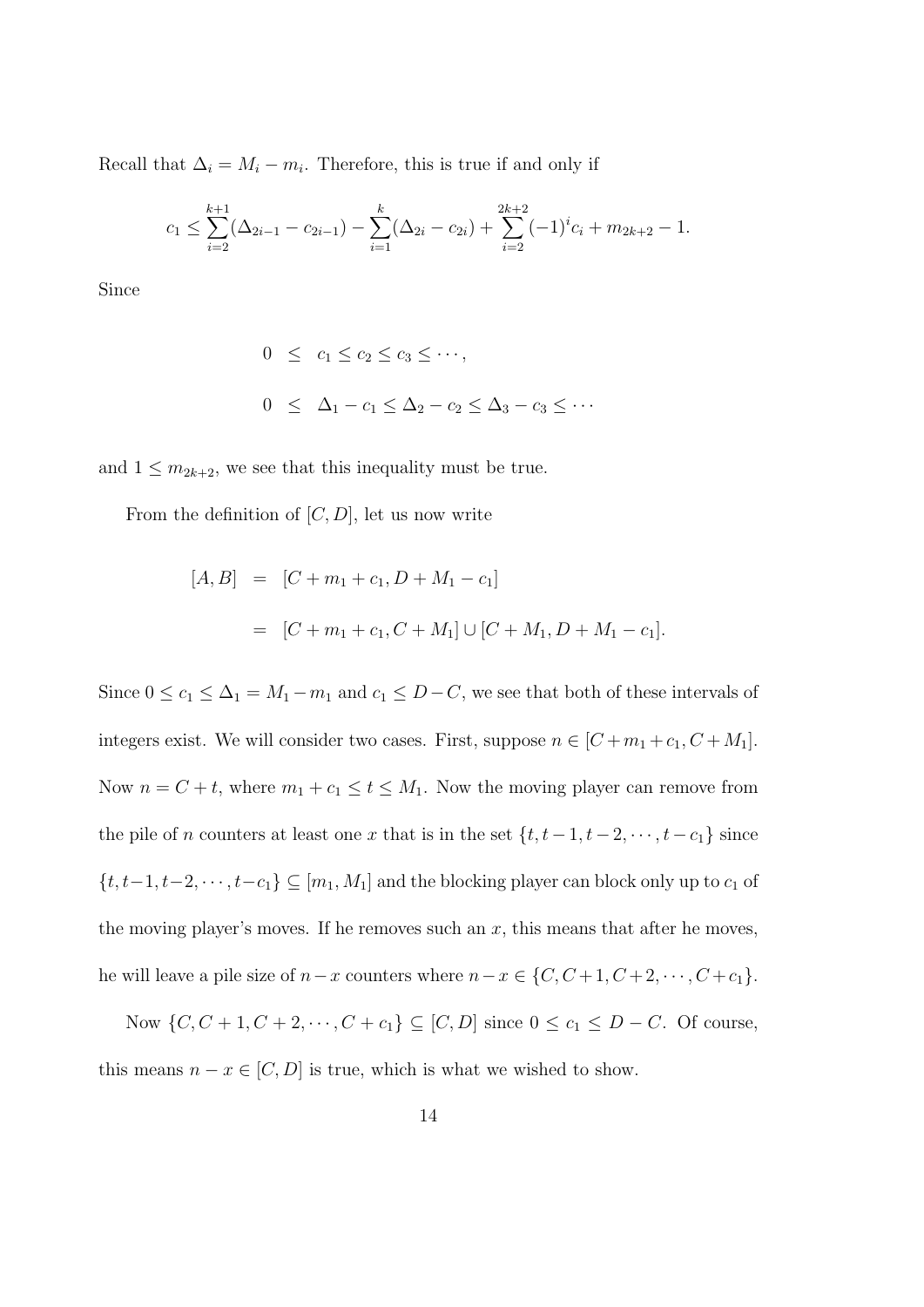Last, suppose  $n \in [C + M_1, D + M_1 - c_1]$ . Of course,  $M_1 < n$  since  $0 < C$ . Now the moving player can remove from the pile of  $n$  counters at least one  $x$  that is in the set  $\{M_1, M_1 - 1, M_1 - 2, \dots, M_1 - c_1\}$ . That is because  $\{M_1, M_1 - 1, M_1 - c_1\}$ .  $2, \dots, M_1 - c_1$ }  $\subseteq [m_1, M_1]$  and the fact that the blocking player can block only up to  $c_1$  of the moving player's moves. Note that  $0 \le c_1 \le \Delta_1 = M_1 - m_1$  implies  $m_1 \leq M_1 - c_1$ . If he removes such an x, then since  $n \in [C + M_1, D + M_1 - c_1]$  and since  $M_1 - c_1 \leq x \leq M_1$ , we see that

$$
n - x \in [(C + M_1) - M_1, (D + M_1 - c_1) - (M_1 - c_1)]
$$
  
= [C, D].

Since this is what we wished to show, the proof of the theorem is now complete.

## References

- [1] Berlekamp, Conway, and Guy, Winning Ways, Academic Press, New York, 1982.
- [2] Richard K. Guy, Fair Game, 2nd. ed., COMAP, New York, 1989.
- [3] Holshouser, Reiter, and Rudzinski, (Last Move) Dynamic One-Pile Nim, submitted.
- [4] Holshouser, Reiter, and Rudzinski, (Pilesize) Dynamic One-Pile Nim, submitted.